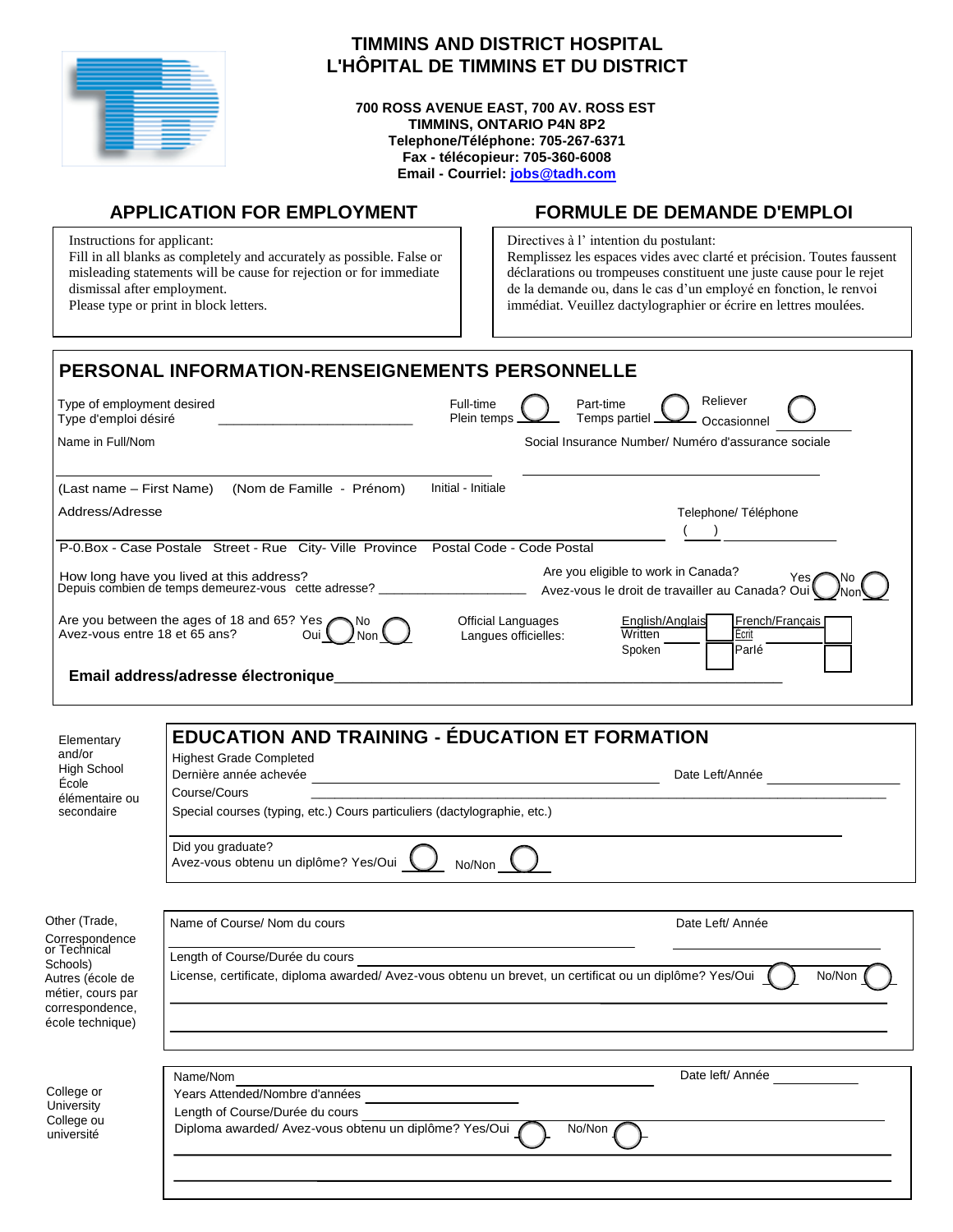Please complete the following (You are not required to mention the names of organizations that indicate race, religion, colour, sex, age, married status, handicap, ethnic or national origin, political beliefs or family status)

Veuillez remplir la section suivante. (Vous n'êtes pas tenu de donner le nom d'organisations qui indiquent la race, la religion, la couleur, le sexe, l'âge, l'état civil, un handicap, l'origine nationale ou ethnique, les croyances politiques ou la situation de famille.

List any professional licenses or certificates you may have Permis d'exercer ou certificats professionnels

List any of your work related skills, experience or training that relate to the position applied for Aptitudes particulières, expérience ou formation liées au poste désiré

List any professional groups, associations or other organizations having to do with your work which you have belonged to during the last five years.

Groupes, associations ou autre organisations professionnelles liés à votre occupation et don vous avez été membre au cours des cinq dernières années.

| <b>EMPLOYMENT INFORMATION - INFORMATIONS PARTICULIERES</b>                                                                                                                                                                   |  |  |  |  |
|------------------------------------------------------------------------------------------------------------------------------------------------------------------------------------------------------------------------------|--|--|--|--|
| Salary Expected/Salaire escompté<br>(annual/annuel)                                                                                                                                                                          |  |  |  |  |
| Êtes-vous disponible pour travailler? Oui<br>Are you available to work? Yes                                                                                                                                                  |  |  |  |  |
| Saturdays/les samedis<br>Overtime/temps supplémentaire<br>Shifts/des quarts<br>Holidays/les jour fériés<br>Sundays/les dimanches<br>12 Hours Shifts/des quarts de 12 heures                                                  |  |  |  |  |
| May we contact your present employer/Pouvons-nous communiquer avec votre employeur actuel? Yes/Oui<br>No/Non<br>May we contact your past employer/Pouvons-nous communiquer avec votre employeur précédent? Yes/Oui<br>No/Non |  |  |  |  |
| Have you ever been discharged from employment because your work or conduct was not satisfactory?<br>Avez-vous déjà été renvoyé parce que votre rendement ou votre conduite était insatisfaisants? Yes/Oui<br>No/No           |  |  |  |  |
| If yes, explain/Si oui, précisez.                                                                                                                                                                                            |  |  |  |  |
|                                                                                                                                                                                                                              |  |  |  |  |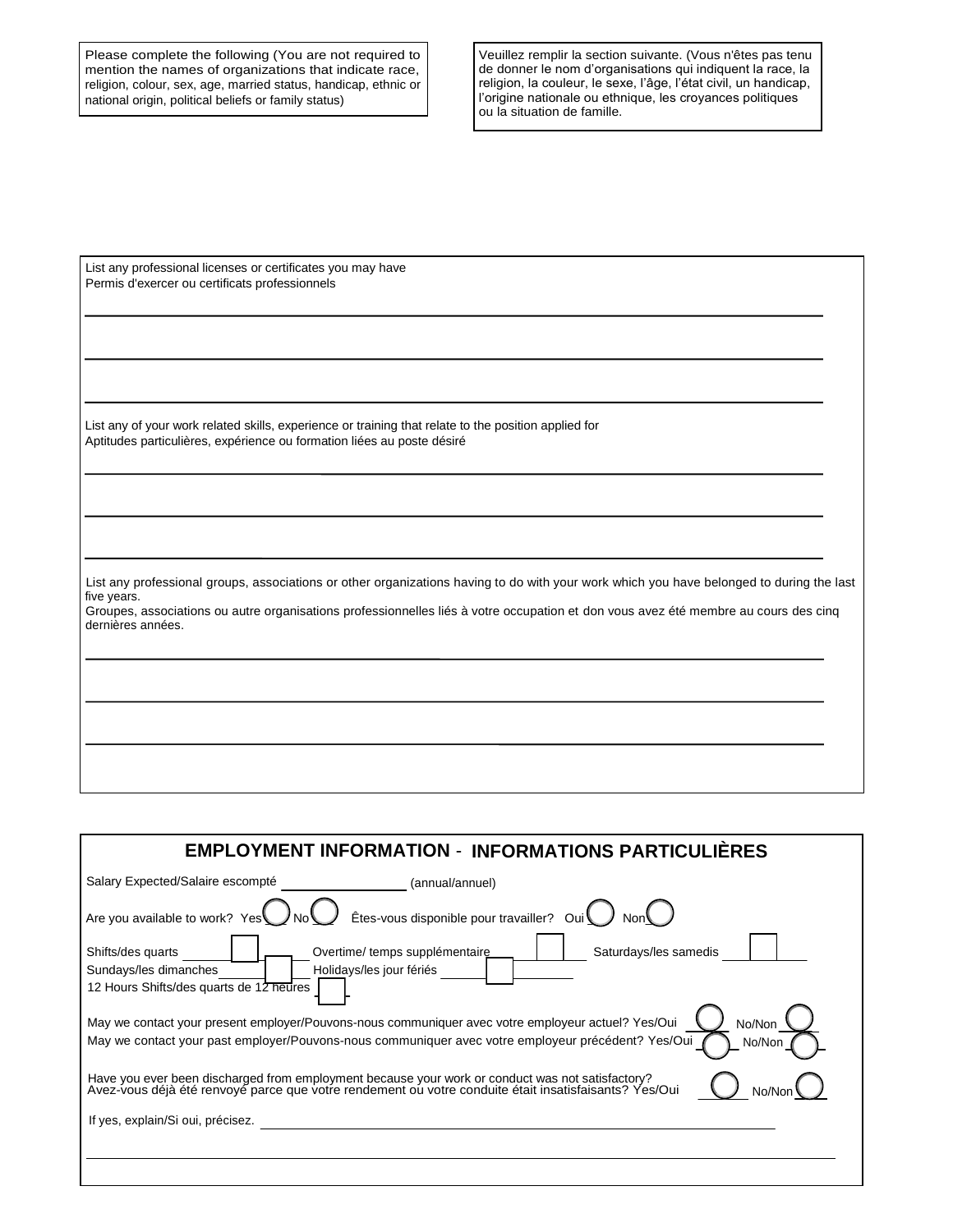## **EMPLOYMENT RECORD - RELEVÉ DE L'EXPÉRIENCE**

Give a complete account of employment history. Begin on first line with most recent position and work back. If necessary attached a second sheet.

Complétez ce tableau en commençant sur la première ligne par le plus récent employeur. Veuillez annexer une deuxième feuille si nécessaire.

| <b>Period of employment</b><br>Période d'emploi                                           | Name and address of<br>employer<br>Nom et adresse de<br>l'employeur | Position title and summary of duties and<br>responsibilities<br>Titre du poste occupé et résumé des tâches et<br>des responsabilités | Salary/Salaire                             |  |
|-------------------------------------------------------------------------------------------|---------------------------------------------------------------------|--------------------------------------------------------------------------------------------------------------------------------------|--------------------------------------------|--|
| From/De                                                                                   |                                                                     |                                                                                                                                      |                                            |  |
| To/A                                                                                      |                                                                     |                                                                                                                                      |                                            |  |
| Years/Année<br>Months/Mois                                                                |                                                                     |                                                                                                                                      |                                            |  |
| Why do you want to leave? Did you leave?<br>Pourquoi voulez-vous quitter/avez-vous quitté |                                                                     | Name of Supervisor<br>Nom du superviseur                                                                                             | Telephone Number<br>No. de téléphone       |  |
| From/De                                                                                   |                                                                     |                                                                                                                                      |                                            |  |
| To/A                                                                                      |                                                                     |                                                                                                                                      |                                            |  |
| Years/Année<br>Months/Mois                                                                |                                                                     |                                                                                                                                      |                                            |  |
| Why do you want to leave? Did you leave?<br>Pourquoi voulez-vous quitter/avez-vous quitté |                                                                     | Name of Supervisor<br>Norn du superviseur                                                                                            | Telephone Number<br>No. de téléphone       |  |
| From/De                                                                                   |                                                                     |                                                                                                                                      |                                            |  |
| To/A<br>Months/Mois<br>Years/Ann6e                                                        |                                                                     |                                                                                                                                      |                                            |  |
| Why do you want to leave? Did you leave?                                                  |                                                                     |                                                                                                                                      |                                            |  |
| Pourquoi voulez-vous quitter/avez-vous quitté                                             |                                                                     | Name of Supervisor<br>Nom du superviseur                                                                                             | Telephone Number<br>No de téléphone        |  |
| From/De                                                                                   |                                                                     |                                                                                                                                      |                                            |  |
| To/A                                                                                      |                                                                     |                                                                                                                                      |                                            |  |
| Years/Année<br>Months/Mois                                                                |                                                                     |                                                                                                                                      |                                            |  |
| Why do you want to leave? Did you leave?<br>Pourquoi voulez-vous quitter/avez-vous quitté |                                                                     | Name of Supervisor<br>Nom du superviseur                                                                                             | <b>Telephone Number</b><br>No de téléphone |  |
|                                                                                           |                                                                     |                                                                                                                                      |                                            |  |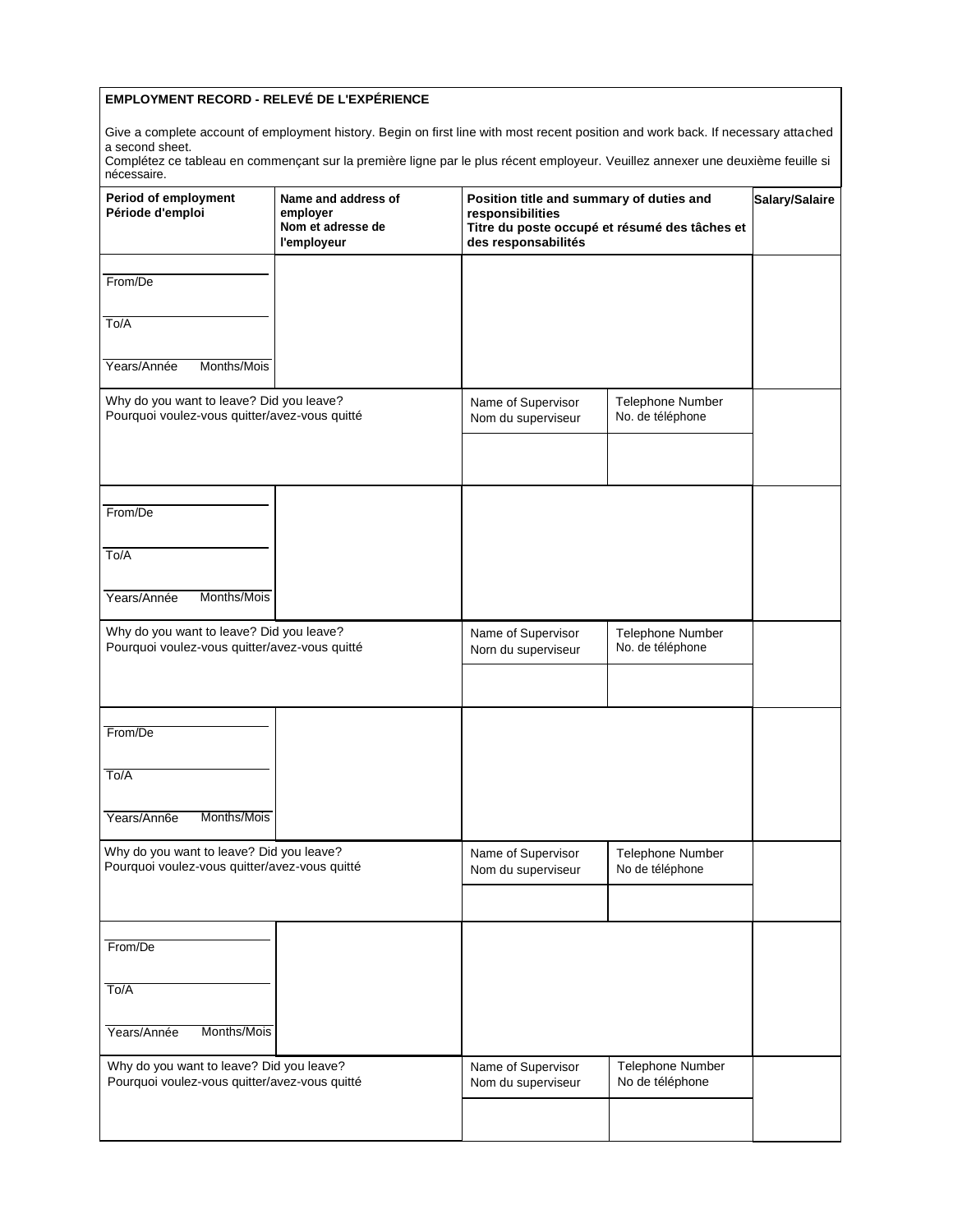# REFERENCES - RÉFÉRENCES

| Full Name/Non                                                                                                                           | Business/occupation/Entreprise/profession | Telephone/Té1éphone  |  |  |
|-----------------------------------------------------------------------------------------------------------------------------------------|-------------------------------------------|----------------------|--|--|
| Full Name/Non                                                                                                                           | Business/occupation/Entreprise/profession | Telephone/Té1éphone  |  |  |
| Full Name/Non                                                                                                                           | Business/occupation/Entreprise/profession | Telephone/ Téléphone |  |  |
| ADDITIONAL INFORMATION BY APPLICANT OR INTERVIEWER<br>RENSEIGNEMENTS SUPPLÉMENTAIRES DONNÉS PAR LE POSTULANT<br><b>OU L'INTERVIEWER</b> |                                           |                      |  |  |
|                                                                                                                                         |                                           |                      |  |  |

## **APPLICANT**

## **: Please read carefully before signing**

I hereby certify that the information in this application form is true and complete in every respect. I agree that any false or inaccurate statement or omission will be cause for immediate discharge from employment.

#### **CONSENT FOR RELEASE OF INFORMATION**

authorize and agree that Timmins and District Hospital will ask for information from my previous employers regarding the details of employment record. I hereby authorize my previous employers to release any and all information regarding my employment history.

Dated at Timmins, Ontario, Dated at Timmins, Ontario,

 $\frac{day}{1}$  day of  $,20$ 

hereby

## **AU POSTULANT: Lisez attentivement avant de signer.**

Je certifie par la présente que les renseignements fournis dans ce formulaire de demande d'emploi sont justes et complets à tous égards. Je reconnais que toute omission ou fasse déclaration trompeuse constitue une cause pour un renvoi immédiat.

### **CONSENTEMENT À LA DIVULGATION DE RENSEIGNEMENTS**

I, hereby Je,

autorise par la présente l'Hôpital de Timmins et du District à demander à mes anciens employeurs de fournir des renseignements concernant mon dossier d'emploi. J'autorise également mes anciens employeurs à fournir n'importe quel renseignement concernant mon emploi avec eux et je dégage les partis mentionnés de toute responsabilité relative à la divulgation de tels renseignements.

Ce jour de ,20

**Signature of applicant Signature du postulant**

**Signature of witness Signature du témoin**